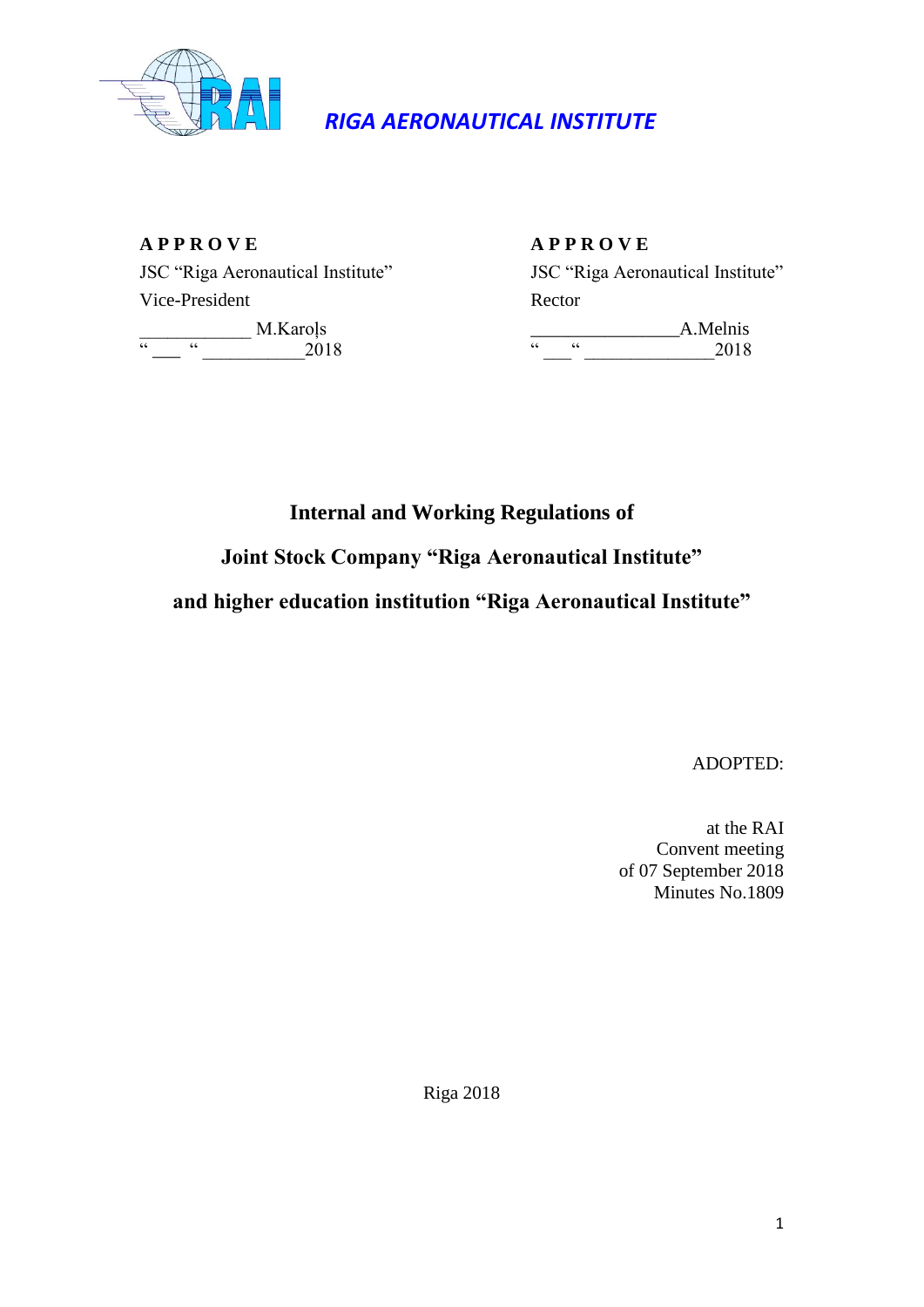## **1. General Provisions**

1.1. The Internal and Working Regulations shall regulate the internal procedures and activities of the "Riga Aeronautical Institute" (hereinafter referred to as RAI), set out the main guidelines to promote successful functioning of RAI, operative and qualitative performance of work, provide employees with optimal working conditions, stimulate them in their work. The RAI Internal and Working Regulations for students and employees (hereinafter referred to as the Regulations) have been drafted in accordance with the Law on Institutions of Higher Education and Cabinet of Ministers Regulations No.1338 of 24 November 2009 "Procedures for Ensuring Safety of Students in Education Institutions and at Events Organised by Them", the Labour Law of the Republic of Latvia, the Labour Protection Law of the Republic of Latvia, requirements of the General Data Protection Regulation, RAI's Articles of Associations, RAI's Constitution, RAI's quality management system, RAI's management orders and requirements of other regulatory documents.

## *Terms used in the Internal Regulations:*

| <b>Employer</b> | RAI, which is represented by its Vice-President in the<br>employment relationships.                                                       |
|-----------------|-------------------------------------------------------------------------------------------------------------------------------------------|
| Academic staff  | Professors, associate professors, assistant professors,<br>lecturers, assistants, leading researchers, researchers.                       |
| <b>Staff</b>    | General staff and full-time students, as well as Master<br>students.                                                                      |
| Work supervisor | The Employer or the Employer's authorised representative<br>specified in the employment contract.                                         |
| <b>Employee</b> | Natural person carrying out certain job under guidance of<br>the employer on the basis of the employment contract for<br>the agreed wage. |

1.2. The Regulations enter into force, when adopted at the meeting of shareholders of JSC "Riga Aeronautical Institute" and at the RAI's Convent meeting. All the employees and students shall be familiarised with the Regulations and amendments thereto before signing their employment or study contract.

# **2. Establishment and Termination of the Labour Employment Relationship**

2.1. Employment and dismissal of employees shall be regulated by the Labour Law of the Republic of Latvia, the Law on Institutions of Higher Education, the RAI's Constitution, these Regulations and other regulatory enactments.

Employees shall be registered for work by the Office Manager or other authorised person. A competition shall be organised for vacant academic staff positions. The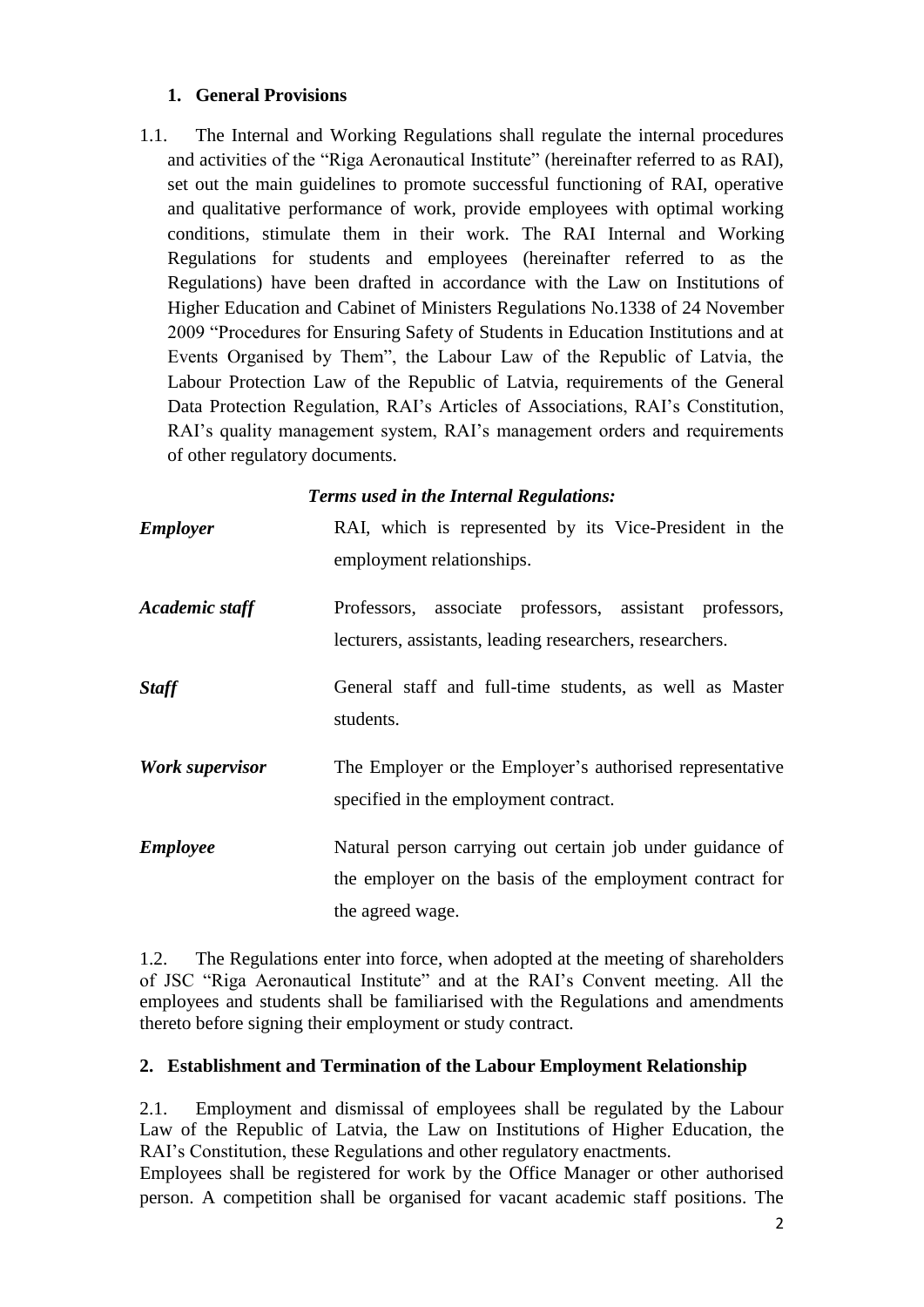competition shall be announced, prepared and organised by a specifically designated person on the basis of an application with specific requirements to the vacant position.

- 2.2. When being hired, the candidate shall submit an application for recruitment appended by:
- 2.2.1. a curriculum vitae (CV);
- 2.2.2. copies of education and professional qualification documents;
- 2.2.3. a document certifying official language skills.
- 2.3. When submitting an application, the candidate shall present:
- 2.3.1. a passport;
- 2.3.2. a work permit, if the person is a foreigner;
- 2.3.3. education and professional qualification documents.

2.4. The employment relationship shall be established by entering into an employment contract between RAI and the employee before starting work. The employee's duties, the term of the employment contract, the probation period, subordination and other conditions shall be stipulated in the employment contract.

2.5. The employment contract shall be prepared in duplicate, one copy shall be kept by the employee, the other – by the employer.

2.6. If the employee agrees to sign an employment contract, he or she shall have an introductory briefing on labour protection, fire safety and electrical safety, internal and working regulations, RAI's regulatory documents, and the employee shall sign these documents after being briefed.

2.7. The order for recruitment of an employee shall be signed by the Employer. For the purposes of performance of job duties, the Employer shall provide the employee with a workplace and necessary material and technical supplies.

2.8. The employment relationship with employees may be terminated in accordance with the law of the Republic of Latvia. When an employee resigns, the employee shall submit a written resignation addressed to the Employer one calendar month in advance. The Employee cannot withdraw his or her application for resignation without the Employer's written consent. When terminating an employment relationship, the Employee shall return any documents related to the fulfilment of job duties (also electronic), materials and material values having received a signature on the survey sheet. The Office Manager shall familiarise employees with the order on termination of the employment relationship. The Chief Accountant shall settle accounts with the employee.

# **3. Working Time and its Recording**

3.1. RAI' employees shall have a 40-hour working week. The working hours shall be from 8.45 to 17.30, lunch break – 45 minutes in the period from 12.00 to 14.00, at employee's discretion, depending on the situation and the scope of work at the workplace. On days before holidays the duration of the working day shall be shorter by one hour. The working hours for days of education cycles of part-time departments shall be determined by the RAI management by issuing a relevant order.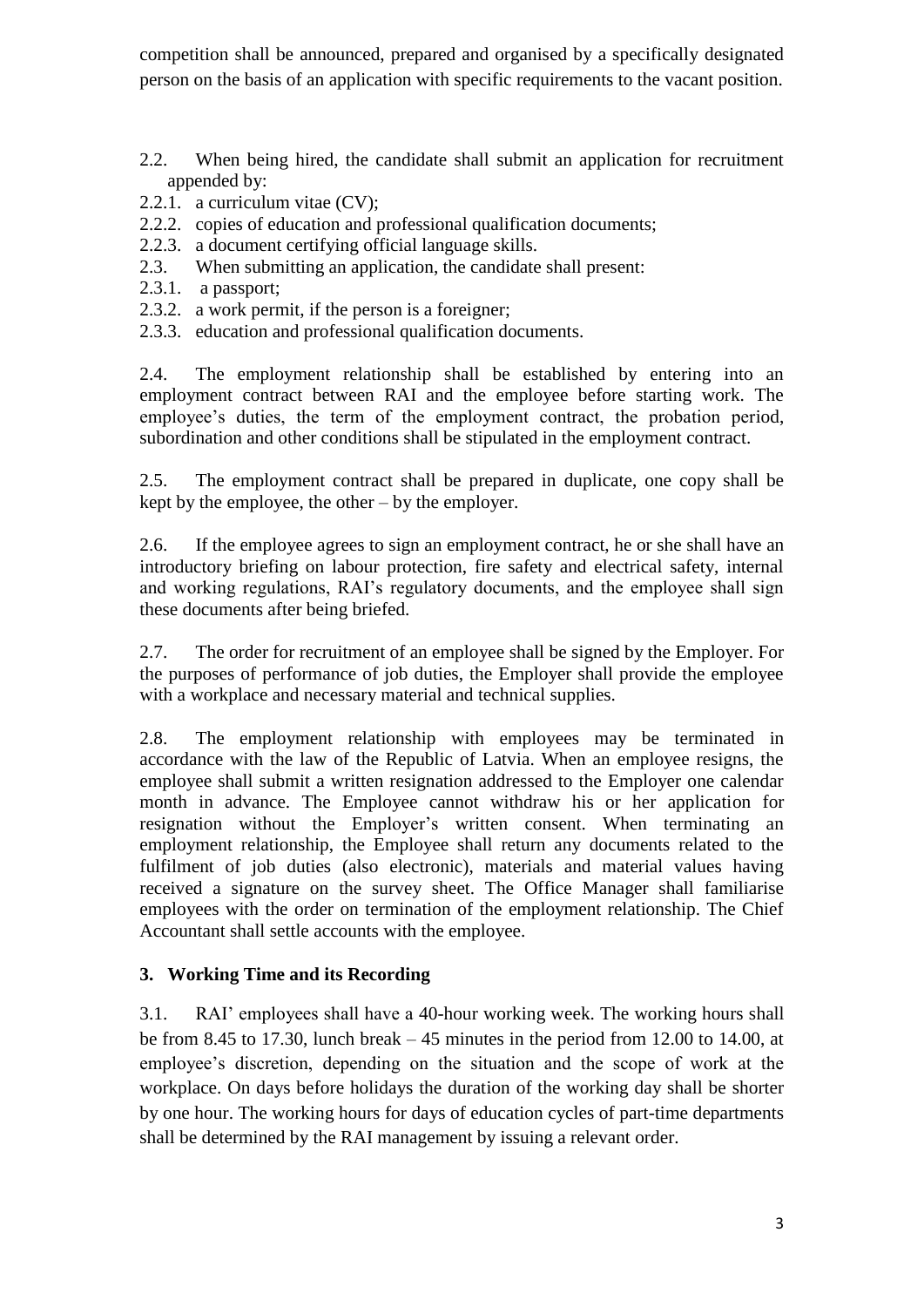3.2. If employees are absent from work, they shall submit documents justifying their absence or submit an explanation according to the established procedure, observing the principle of subordination.

# **4. Awards for Work Achievements.**

4.1. Awards shall be applied for excellent performance and/or additional work in accordance with orders of RAI management.

# **5. Responsibility for Violations of the Working Regulations.**

5.1. Violations of the work discipline (failure to perform duties, or improper performance due to employee's fault) shall be punished by an oral remark, a written remark, a reprimand, partial removal of fringe benefits, dismissal. An explanation shall be requested from the employee prior to using any punishment. An order for the application of a disciplinary punishment shall be notified to the employee against signature within three days.

# **6. Procedure of Registration of Leaves of Employees**

6.1. The procedure of granting of leaves to RAI's employees shall be determined by the Labour Law of the Republic of Latvia. By January 15 of each year the Office Manager shall prepare a schedule of leaves, taking into account wishes of employees and interests of RAI to ensure normal working hours, and submit it for approval to the Employer. A leave may be granted at any time during the calendar year. When needed, two weeks before the beginning of the set leave the employee shall submit to the Employer an application stating the start date and the duration of the leave, as well as the person, who will replace the employee during his or her leave, if necessary.

6.2. When there is a working need, an employee may be recalled from his or her annual leave by an Employer's order and with consent of the employee. Unused days of any leaves shall be carried over to the same calendar year upon agreement between the parties.

# **7. Studies, Starting and Graduation.**

7.1. Studies at RAI shall take place in accordance with the procedure laid down in the Law on Institutions of Higher Education and the RAI's Constitution in accordance with developed, approved, licenced and accredited study programmes.

# **8. Duties and Rights of the Employer**

# *8.1. Duties of the Employer:*

- 8.1.1. to enter into a written employment contract with any employee and to register concluded contracts;
- 8.1.2. to pay the defined wage to the employee in cash at the RAI's cash desk or by a non-cash transfer to the bank account in the Republic of Latvia specified by the employee and to issue a written calculation of wage upon request of the employee;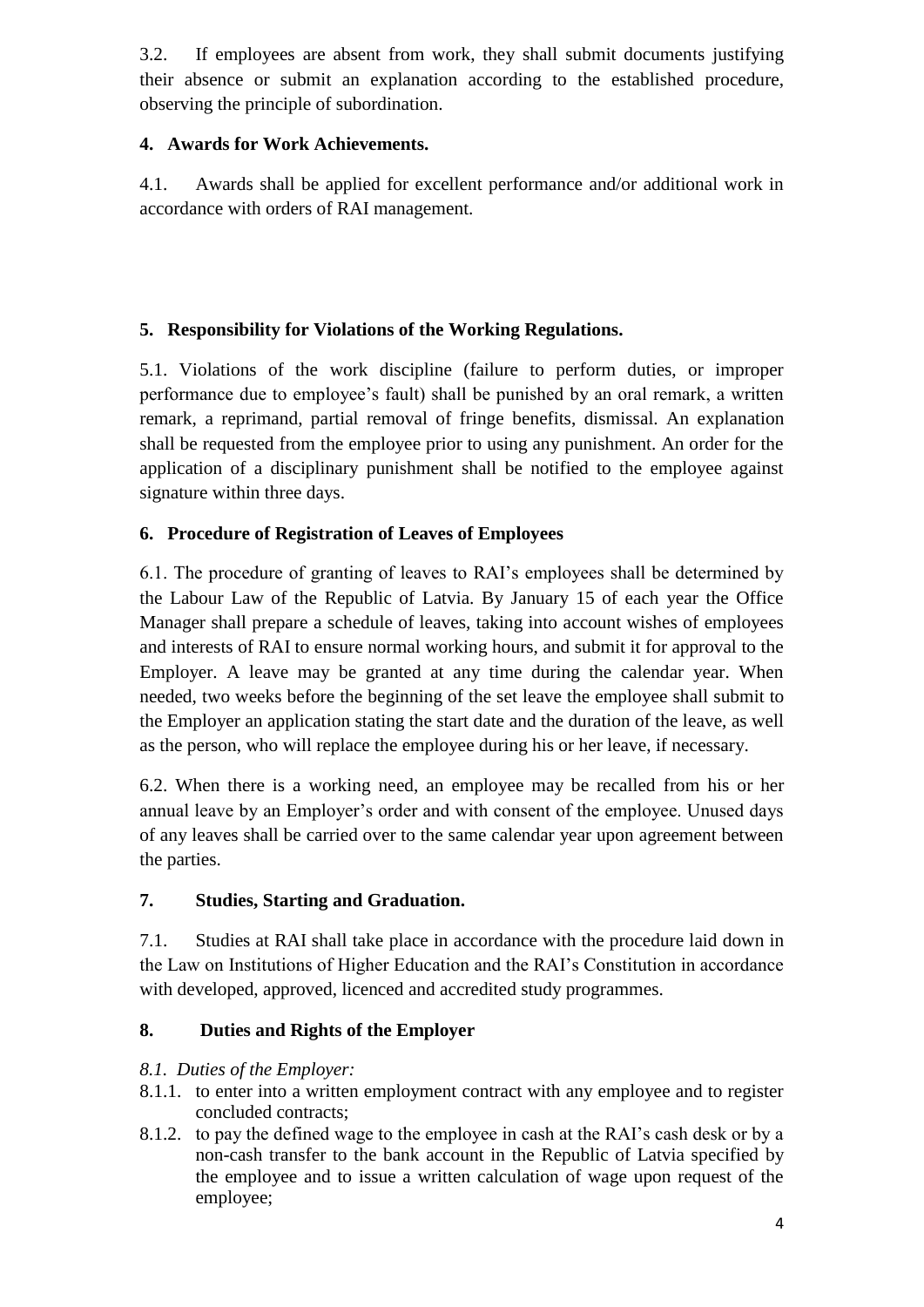- 8.1.3. to pay all the allowances, fringe benefits, costs, compensations and premiums due to the employee in accordance with regulatory enactments;
- 8.1.4. to take labour protection measures at RAI in accordance with the requirements of the Labour Protection Law of the Republic of Latvia and other regulatory enactments;
- 8.1.5. to provide employees with safe and health friendly working conditions.

#### *8.2. Rights of the Employer:*

- 8.2.1. to request from the employee fair attitude to the job;
- 8.2.2. to request that the employee observes internal and work safety regulations for staff, as well as other regulatory enactments;
- 8.2.3. to initiate a verification procedure regarding compliance of the employee's professional skills and qualification with the performance of the agreed job, if needed.

#### **9. Duties and rights of the Employee**

- *9.1. Duties of the Employee:*
- 9.1.1. to do the job under the employment contract in good faith, observing laws of the Republic of Latvia, regulations of the Cabinet of Ministers, the RAI's Constitution and these Regulations;
- 9.1.2. to build proper relations with colleagues, students and visitors, as well as to ensure rights of students;
- 9.1.3. to work conscientiously and honestly, observe the set working hours, to use all the working hours for intensive and creative work, to fulfil orders of the employer and instructions of the work supervisor in a timely manner and accurately;
- 9.1.4. to inform the immediate superior about failure to appear, absence from work or being late for more than 15 minutes as soon as possible. Any absence shall be deemed justified only if a justifying document has been submitted. To submit a document justifying absence from work or being late or an explanation to the management on the first working day;
- 9.1.5. to observe labour protection, electrical safety, work hygiene and fire safety, use of buildings and other rules;
- 9.1.6. to maintain own workplace clean and in order, to observe the procedure of safekeeping of material values and documents;
- 9.1.7. to safeguard and care for RAI's property, to use technical devices effectively, to use material resources and energy sources in an economic, rational way and in accordance with the purpose of the work;
- 9.1.8. to keep and not to disclose business secrets and confidential information in accordance with regulatory enactments of the Republic of Latvia and the employment contract;
- 9.1.9. to provide information immediately and in person to the Office Manager about any changes in personal data (change of name, surname and personal code, passport data, marital status, children, education, bank details, actual place of residence, declared place of residence, etc.);
- *9.2. Rights of the Employee:*
- 9.2.1. to make proposals regarding RAI development, to ensure better internal procedures;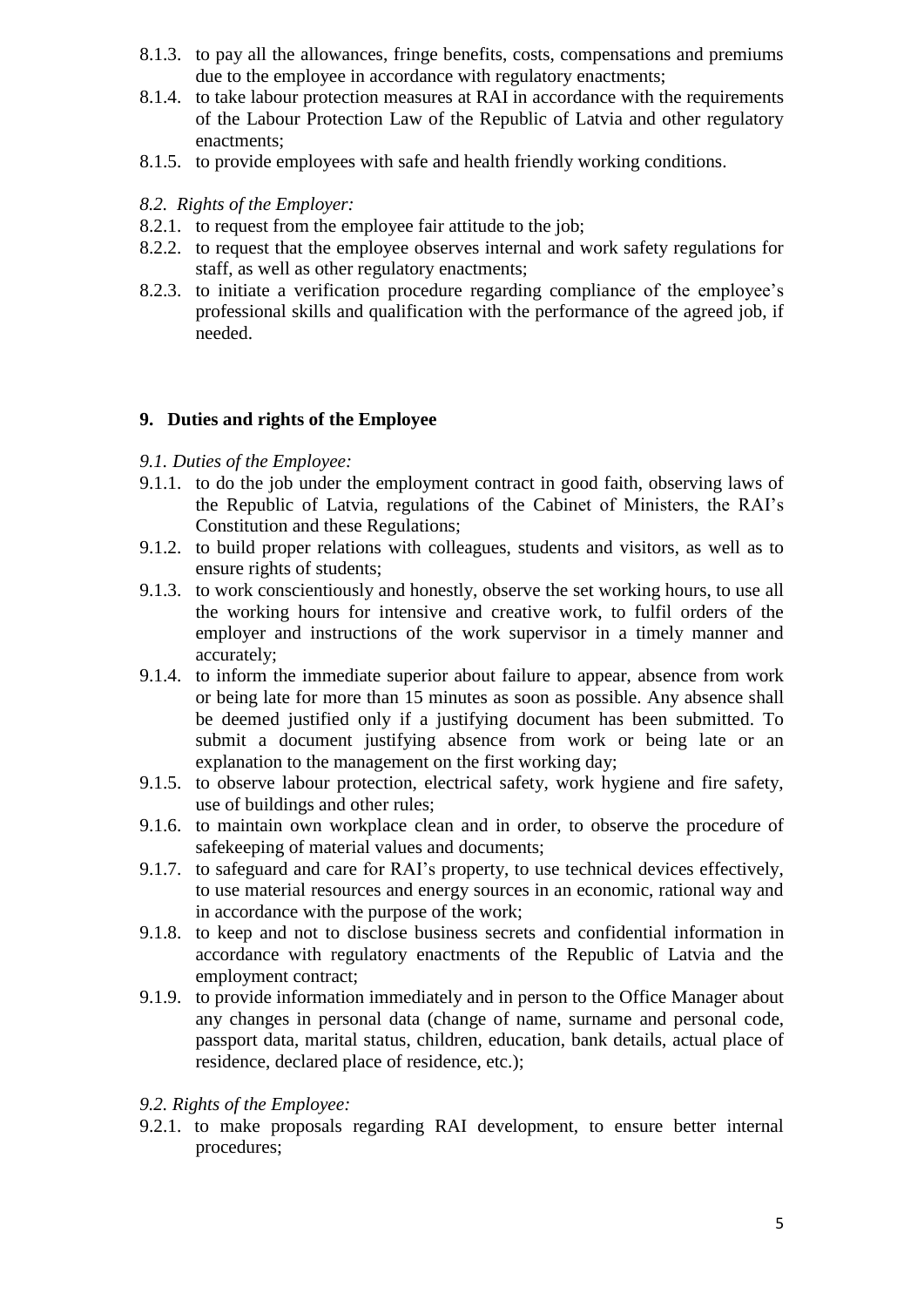- 9.2.2. to work in safe and health friendly conditions, not to start or stop work, if conditions are dangerous for health and life of the person and surrounding persons;
- 9.2.3. A pregnant employee may leave her workplace to have a health check during the prenatal period, if such a check cannot be made outside working hours, notifying the employer in advance.
- 9.2.4. to make propositions to the employer regarding elimination of shortcomings and improvement of work at RAI.

#### **10. Rights and Duties of Students**

*10.1. Duties of students:*

- 10.1.1. to visit classes systematically and observe internal regulations for staff and students;
- 10.1.2. in accordance with the study plan, to prepare, submit and, if necessary, defend personal papers, qualification, Bachelor, Master papers, to pass regular and final examinations, as well as to report in a timely manner on placements intended in the study programme;
- 10.1.3. to handle the premises, property, equipment available at RAI with care, to compensate their value if losses are inflicted;
- 10.1.4. To observe standards of mutual decency. To leave outdoor clothes in a cloakroom, to dress according to weather conditions.
- 10.1.5. to observe the building usage conditions set at RAI, incl. smoking restrictions;
- 10.1.6. to pay the tuition fee in a timely manner in accordance with conditions of the study contract;
- 10.1.7. to pay for each test and examination, which are passed outside the deadlines of the examination session under the curriculum, as well as for repeated tests and examinations in accordance with the prices set by RAI;
- 10.1.8. in case of change of a declared place of residence, surname or contact phone to inform the RAI management in writing within two weeks;
- 10.1.9. students should inquire about the results of examination of applications addressed to the RAI management.
- *10. 2. Rights of students:*
- 10.2.1. to use the RAI library during the entire period of studies;
- 10.2.2. to receive loans guaranteed by the state for education in accordance with the procedure set out in regulatory enactments.

# **11. Procedure of Registration of Work and Education Trips of Employees in the Territory of Latvia and Abroad**

11.1. Trips of RAI employees shall be regulated by Regulations No.969 of the Cabinet of Ministers of 12 October 2010 "Procedure for Compensation of Costs Related to Business Trips".

### **12. Regulations on Labour Safety, Labour Protection and Fire Safety**

- *12.1. Labour safety*
- 12.1.1. The work environment at RAI shall be organised in such a way that work conditions meet the requirements of labour protection and work hygiene and fire safety conditions approved by the state.
- 12.1.2. Equipment and materials and technical supplies shall be used and stored in accordance with the operational procedures set by their manufacturers.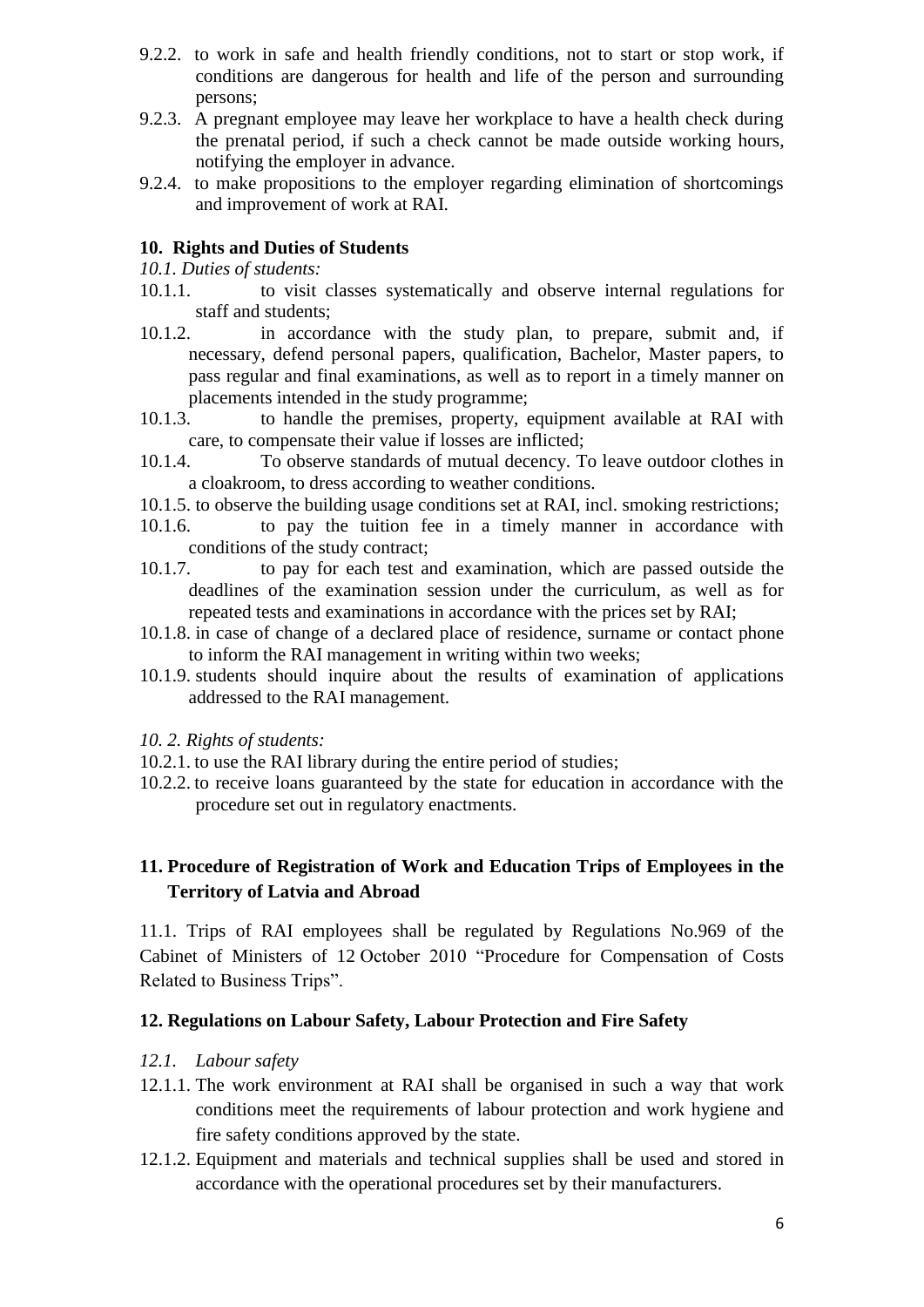- 12.1.3. Employees should report any accidents or situations threatening human health or life to their immediate superior immediately. The employees who were mutilated during the fulfilment of their job duties shall be entitled to material compensation for harm to their health. In this case, a commission shall be established and a statement on the accident shall be drawn up.
- 12.1.4. The RAI's labour protection specialist is a person responsible for observation of labour protection, work hygiene standards at RAI. The RAI's Technical Director shall control operation of equipment and material and technical means.
- *12.2. Fire safety*
- 12.2.1. Employees should observe State Fire Safety Regulations, the RAI's fire safety instruction and the requirements set in this instruction, but in case of fire should save people, material values and extinguish fire.
- 12.2.2. In case of fire every employee shall be liable to inform the Vice-President about the fire. After the State Fire and Rescue Service unit arrives, all the employees should follow the instructions provided by the head of the firefighting unit.
- 12.2.3. It is prohibited to extinguish live electrical equipment, cables and wires using fire-fighting media and water.
- *12.3. Maintenance of premises*
- 12.3.1. It is prohibited to fill escape routes with furniture and other objects, or use these routes for other purposes.
- 12.3.2. It is prohibited to bring into premises highly flammable or combustible liquids.
- 12.3.3. It is prohibited to smoke in RAI premises and territory.
- 12.3.4. In the premises, it is prohibited to use electric heaters, except in the cases previously agreed with the RAI Technical Director.
- 12.3.5. Any defects in electrical equipment in power grids should be reported to the Technical Director of the Riga Aeronautical Institute immediately.

# **13. Processing and Security of Personal Data.**

*13.1. The following data are processed:*

RAI's employees and cooperation partners: - name, surname, personal code or date of birth, picture, place of residence address, education, telephone number, email address, bank account number of natural persons, in exceptional cases passport data of employees going on business trips are processed to prepare travel documents.

RAI's students and applicants: - name, surname, personal code or date of birth, place of birth, picture, place of residence address, previous education, telephone number, email address, bank account number, passport data of natural persons (*Law on Institutions of Higher Education*).

*13.2. Purpose of processing of the data:*